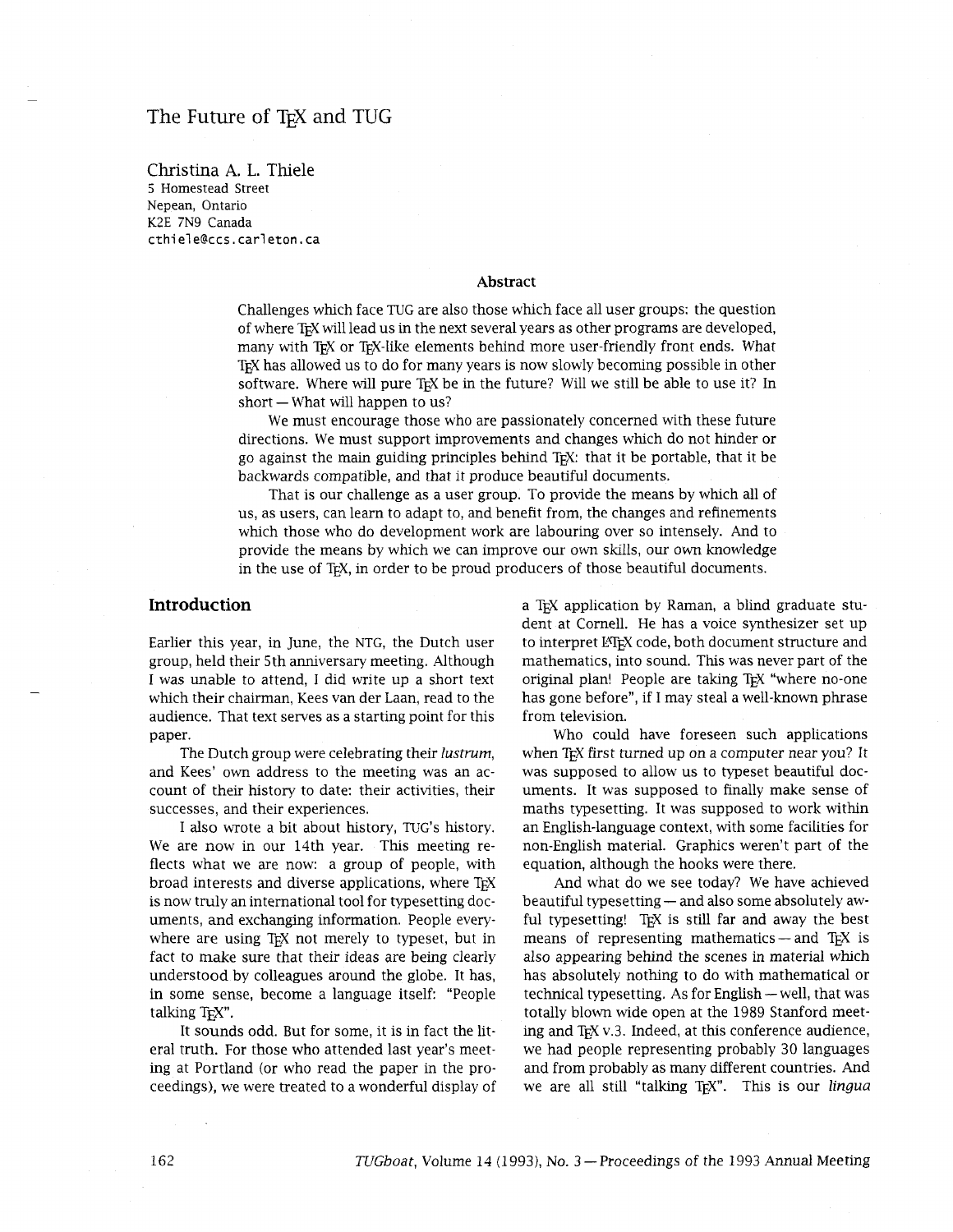*franca. Our* means of making this world smaller, of making each person in it closer to us.

Who could have foreseen that 15 years ago? I expect that we are similarly unable to draw a picture of where TEX will lead us 10 years from now.

Challenges which face TUG are also those which face all user groups: the question of where T<sub>EX</sub> will lead us in the next several years as other programs are developed, many with TEX or TEX-like elements behind more user-friendly front ends. What TEX has allowed us to do for many years is now slowly becoming possible in other software. Where will pure Text be in the future? Will we still be able to use it?<br>The short - What will happen to us?

# **What is this "Future TEX"?**

There has been a considerable amount of time and effort devoted to this issue - the future of  $T<sub>F</sub>X$  - in the past few years. Each TUG meeting has a section on "The Future". There are great discussions and arguments which thrive on various network lists: from comp. text. tex, which is a general TFX list, to ones devoted specifically to the future, such as the **nts-l@vm.urz.uni-heidelberg .de,** set up by DANTE, the German-speaking user group.<sup>1</sup>

This year is no different: at this conference we heard about the future in a paper from Joachim Lammarsch, entitled "A New Typesetting System: Is it Really Necessary?". A number of other papers were presented in the "Futures" section. These papers in this proceedings will be read ... or glanced at ... or passed over by our membership.

And that raises the question: do we all need to be aware of the discussions on the future? Should we all be expert in the various threads of argumentation which exist? Must we all be informed TEX users, in short? Perhaps ... perhaps not.

I would argue that the TEX-using community is now so large that there are sufficient numbers of people who *are* passionately interested and concerned about the future of TEX, the program. Sufficient numbers of people with a broad range of opinions, some of whlch are completely different from those of others, who are capable of discussing these issues, and achieving a judicious balance and comissues, and achieving a judicious balance and com-<br>promise on just what the future of T<sub>E</sub>X-and the<br>future T<sub>E</sub>X-ought to look like.

Does that mean I'm saying let someone else worry about the issues? No. Not at all. In fact, I would say that we should *all* be making the attempt

at understanding the broad outlines of what is being discussed. It's not always easy to read those articles in  $TUGboat - I$  agree! But as much as possible, we should be reading at least the abstracts, the introductory paragraphs, just so that we are aware of the general ideas. We aren't in school anymore: there are no tests at the end of the year about how much we have understood! We are mainly just users of TFX. But we ought to be making the effort to understand what what some of the problems are, and what some of the solutions may be.

And this brings me to the following: we must encourage those who are passionately concerned with these future directions. We must support improvements and changes which do not hinder or go against the main guiding principles behind T<sub>F</sub>X: that it be portable, that it be backwards compatible, $2$  and that it produce beautiful documents.

But that support should not be blind. We must be aware of what is being proposed, and here I turn to the developers and say to you: you must similarly be supporting the users of T<sub>E</sub>X by providing information, updates, mini-courses and workshops, on just what is happening, and what you expect to see happening. An absence of understandable communications can only be detrimental: people will avoid what they cannot understand. As TEX users, most of us already avoid learning what things like **\futurelet** mean! We are masters at not dealing with parts of T<sub>F</sub>X which exceed our competence and understanding. Unless there is sufficient information flowing back to users, they will similarly avoid using new versions of TEX, or even offshoots of TEXbut-named-something-else.

The range of TEX's influence is extremely broad: some of us use T<sub>E</sub>X only in a small way in order to do our jobs; some of us, however, earn our livings using T<sub>EX</sub>. It has therefore become a key element in how many people do their work. And when something has become so critical to so many people, great care must be taken to preserve the overall integrity of the program.

We have spent years acquiring our TEXpertise. We will not give that up easily. We will not willingly throw away *5* or 10 years' worth of experience for something totally different. We don't do it now by switching to something like PageMaker or Word; why should we leave T<sub>F</sub>X for something that's different but TEX-like?

The challenge, as I see it, for developers, both commercial and otherwise, is to produce software

 $2$  I'd like to thank Phil, whose paper here reminded me of ths critical point.

<sup>&</sup>lt;sup>1</sup> Phil Taylor, "The Future of T<sub>E</sub>X," *TUGboat* 13, 4, pp. 433-442, December 1992. See also Phil's paper elsewhere in these Proceedings.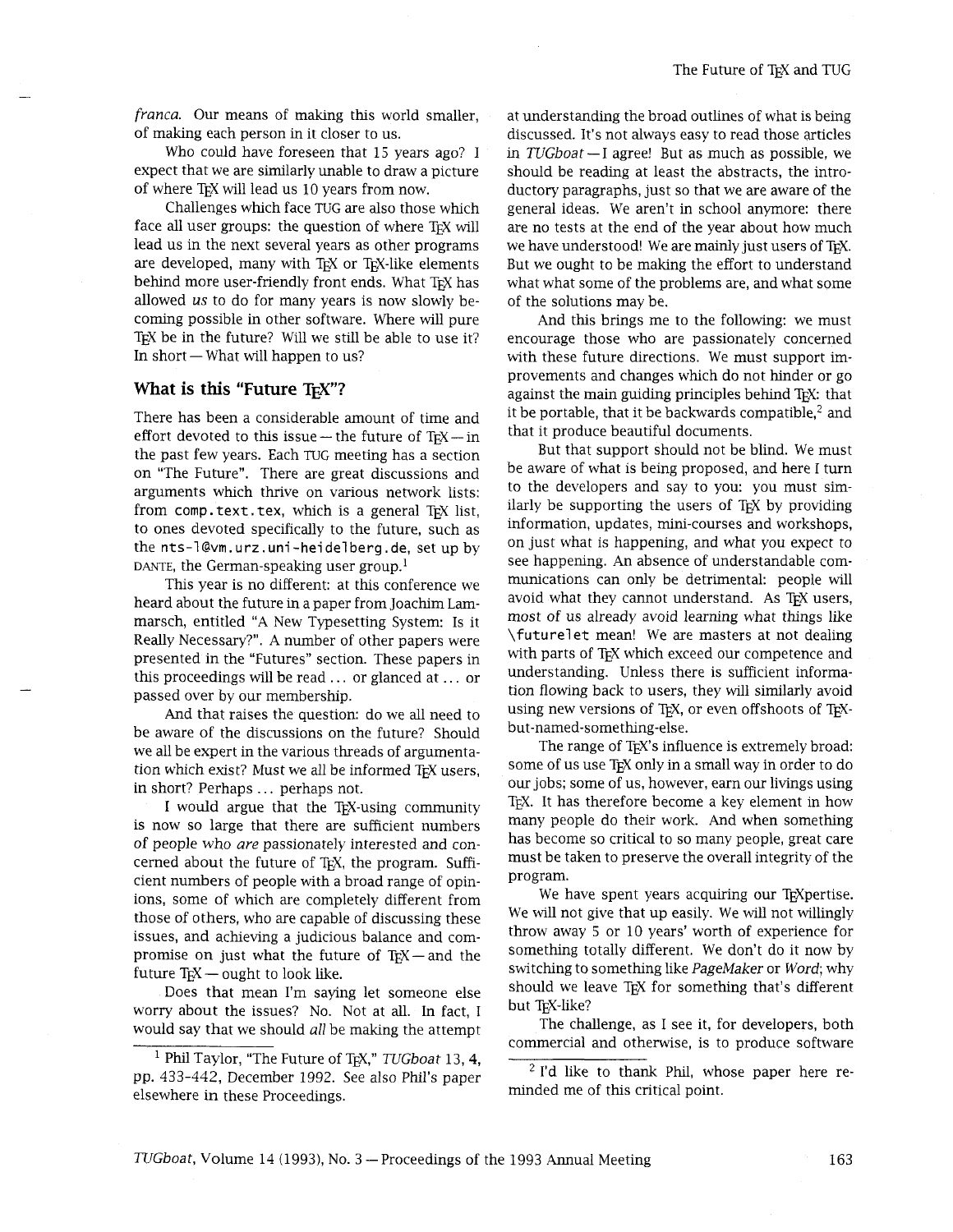#### Christina A. L. Thele

that allows both the experienced TFX user to continue applying that experience, and the new user to more quickly, more easily, produce those beautiful documents. That one can address both the overt user of TEX code, and the person who would prefer to not know what's under the hood.

Can TFX be this tool-for-all-users in the future? I think it can. TeX has proven that, with its own flexiblity, and the ingenuity of its users, it can be turned to almost any task. TEX is an incredible achievement, stemming from the work of one man and a group of dedicated and devoted graduate students. It is an extraordinary piece of luck which brought it all into being. Most of us are aware of this past, and feel that the magic must somehow be preserved.

Simply put, TEX is not like any other software program. Granted, it has its gaps, its less-than-ideal elements, but overall, it has a unique place in software history. Our goal must be to maintain that place, and not allow TEX to become a non-portable, non-compatible, fragmented program. Otherwise, it's not TFX!

## **The Future of User Groups** . . .

And where do we, as a user group, fit into this future? Because TEX doesn't exist or function in a vacuum. It lives because we are using it. We may have only a passing acquaintance with much of its inner workings, or only wish to have a passing acquaintance with all the discussions about the future of T<sub>EX</sub> and a future T<sub>EX</sub> and all that. But we are also a major part of the future of T<sub>F</sub>X. There is no question about that.

And for users like us  $-$  we must continue to improve our own skills, our own knowledge in the use of T<sub>F</sub>X, in order to be proud producers of the beautiful documents, which are the reason we use TFX.

Because it is not TEX alone which will do this. No program will produce beautiful documents all by itself. It is the *users* of those programs who pro-<br>duce beautiful documents. T<sub>E</sub>X is merely a tool — an duce beautiful documents. T<sub>EX</sub> is merely a tool — an extraordinary tool, certainly — but we are the craftsmen who must learn to use it to its full potential.

Our user groups can help in teaching us how to refine our use, show us ways of improving our knowledge and skills. Our user groups are there to bind T<sub>F</sub>X users together, to bring us into contact with these better methods and improved skills.

And it is our users who are ultimately the source of that information: the user group is merely the means by which that information can be distributed widely and thoroughly.

That is our challenge as user groups: to be the highway for this information interchange. To provide the means by which those with wide-ranging knowledge and skills can pass their expertise along to others. And to provide the means by which all of us, as users, can learn to adapt to, and benefit from, the changes and refinements which those who do development work are labouring over so intensely.

# . . . **and of TUG, Specifically**

TEX itself is just a bit older than TUG, by a few years. So let's say it's been out there for about 15 years or so. Whle a very small portion of users are members of a user group, ours or others, the actual number of users is probably in the hundreds of thousands. Universities are probably still the spawning ground for most of those users, who move with TEX through their research papers and their theses, eventually becoming employed in companies where they either find T<sub>E</sub>X already in place, or they introduce it, spreading its use even further. There are the academics and scientists themselves who travel from place to place, bringing their research files with them, and invariably TEX is part of that baggage.

And yet-TUG only counts some 2,500 members. If one puts all the other user groups together, they would also probably only account for another 3,000 to 3,500 members. It would seem, then, that our future as a user group should be of more immediate concern to us. How can we attract new members? What about former members? What is our function?

In 1991, I was a member of the committee to devise a mission statement, a short text which would provide some key points of focus for TUG. At the annual meeting that year, held just outside Boston, the Board refined that text. The final mission statement, comprising three main elements, now appears on the inside front cover of all issues of our newsletter, *T<sub>F</sub>X and TUG NEWS:* 

The T<sub>F</sub>X Users Group (TUG) provides leadership:

- 1. *to encourage and expand the use of T<sub>F</sub>X*, METAFONT, *and related systems*
- *2. to ensure the integrity and portability of TEX,* M ETA FONT, *and related systems*
- 3. *to foster innovation in high-quality electronic document preparation*

The first point, about encouraging and expanding the use of T<sub>F</sub>X, METAFONT, and related systems, is directly related to the every-day activities of our user group.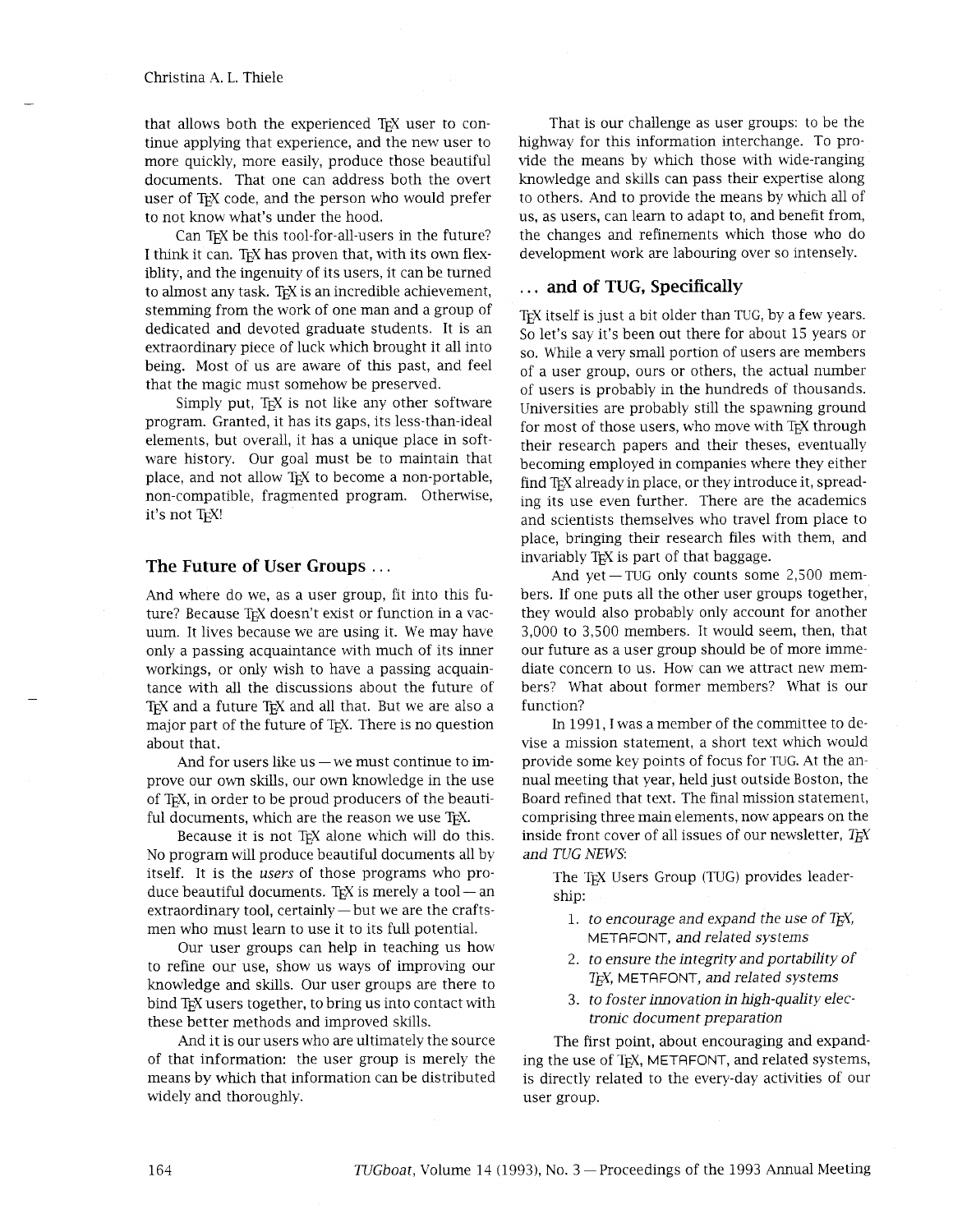The second point, about TEX's integrity and portability, concerns discussions regarding the future of TEX and the shape of a future TEX.

The third point, about fostering innovation, is one which our publications, *TUGboat* and now *TEX*  and *TUG NEWS* (TTN), are in part addressing.

The job which I see before us, in TUG, is to find ways to implement these points. But what ways?

For many, TUG is an organisation which publishes *TUGboat,* and has an annual meeting. Last year, a quarterly newsletter, TTN, was added. Still, for the vast majority of TUG members, these seem to be the main features of the user group, with the publications being the main benefit of membership. For a smaller group of people, those who have called the TUG Office, formerly in Providence, now in Santa Barbara, TUG also has meant a phone number and a person who might be able to answer their questions, or pass them on to someone else for an answer. It has been a place where one could buy TEX-ware and T<sub>E</sub>X publications.

But TUG has become more than that. With the advent of the Technical Council (TC), and its various Technical Working Groups (TWGs), TUG is now also showing some of that leadership which our mission statement would have us demonstrate. $3$ 

Some of the TWGs have become extremely active and productive. Two of them were active at this conference: Yannis Haralambous, chair of the Multiple Language Coordination TWG, led a meeting and George Greenwade, chair of the TEX Archive Guidelines TWG, introduced the Comprehensive TFX Archive Network for the first time.

Other TWGs include one on TEX Extended Mathematic Font Encoding, chaired by Barbara Beeton; Raman, mentioned earlier in this paper, is chair of a TWG on TFX for the Disabled; and there is also a System Implementor Coordination TWG, chaired by Michael Ferguson. The TC, with Ferguson as chair, has also put out a call, published in the latest issue of TTN, for "Special Interest Groups."

The work being done by all these working<br>groups — all of it volunteer, it must be emphasised is in progress. Some groups are already at the point where they can say their first tasks have been completed; some are right in the middle of making their recommendations and decisions; others are still gathering information. But the point is: the Technical Working Groups are providing all TFX users with solid effort and results, which will enhance our use of TEX, our access to TEX, and which

 $3$  A basic outline of the Technical Council and its working groups can be found in TTN 1,3:5-8.

will bring some standardisation and guidelines to the T<sub>F</sub>X-using community.

Another area of group activity within TUG is our committees. While it could be said that these have been less dynamic or productive in the past, our current committees are now very effective. We will continue this committee approach to addressing issues which face us, as a user group. I would very much like to see TUG become more decisive, more active, with effective and pragmatic mechanisms in place, so that we can become the TUG that is described in our mission statement: demonstrating leadership in those three areas of focus.

By leadership, I certainly don't mean dominance. Leadership, when we drafted the mission statement, was intended to reassert the place of TUG, the TEX Users Group, as the oldest user group, the one which began with the core of people involved with that first developer, Don Knuth. We are the *international* user group, and therefore it is expected that we should demonstrate leadership, that we should support and disseminate information about TEX and TEX-related developments, that where there is a question, somewhere within TUG'S collective knowledge lies the person, or the people, with the answer.

We have not always lived up to that expectation; I think we should make every effort to do so.

We are currently reviewing our internal structure, with respect to representatives from other user groups. Since 1989, we have had representatives from five user groups; we are working to come up with formal mechanisms to include other user groups, to clarify the role of such representatives, to ensure that there is open two-way communications between TUG and other groups.

This is an important issue, even if mainly administrative: TEX is now a completely internationalised program. TUG'S membership directory reads like a world atlas. The people who have come to this meeting are also proof of the international fact: we have people from Russia, from Spain, from Japan, as well as North America. If we, as the international user group, are to function in harmony, then we must have comments and opinions from everyone. And this means providing a forum for such comment and opinion to be heard.

One big feature of our user groups is the extent to which people are volunteering their time, and their work, to TFX. There are people who volunteer their programs, their macros, their expertise, their information. There are people who volunteer